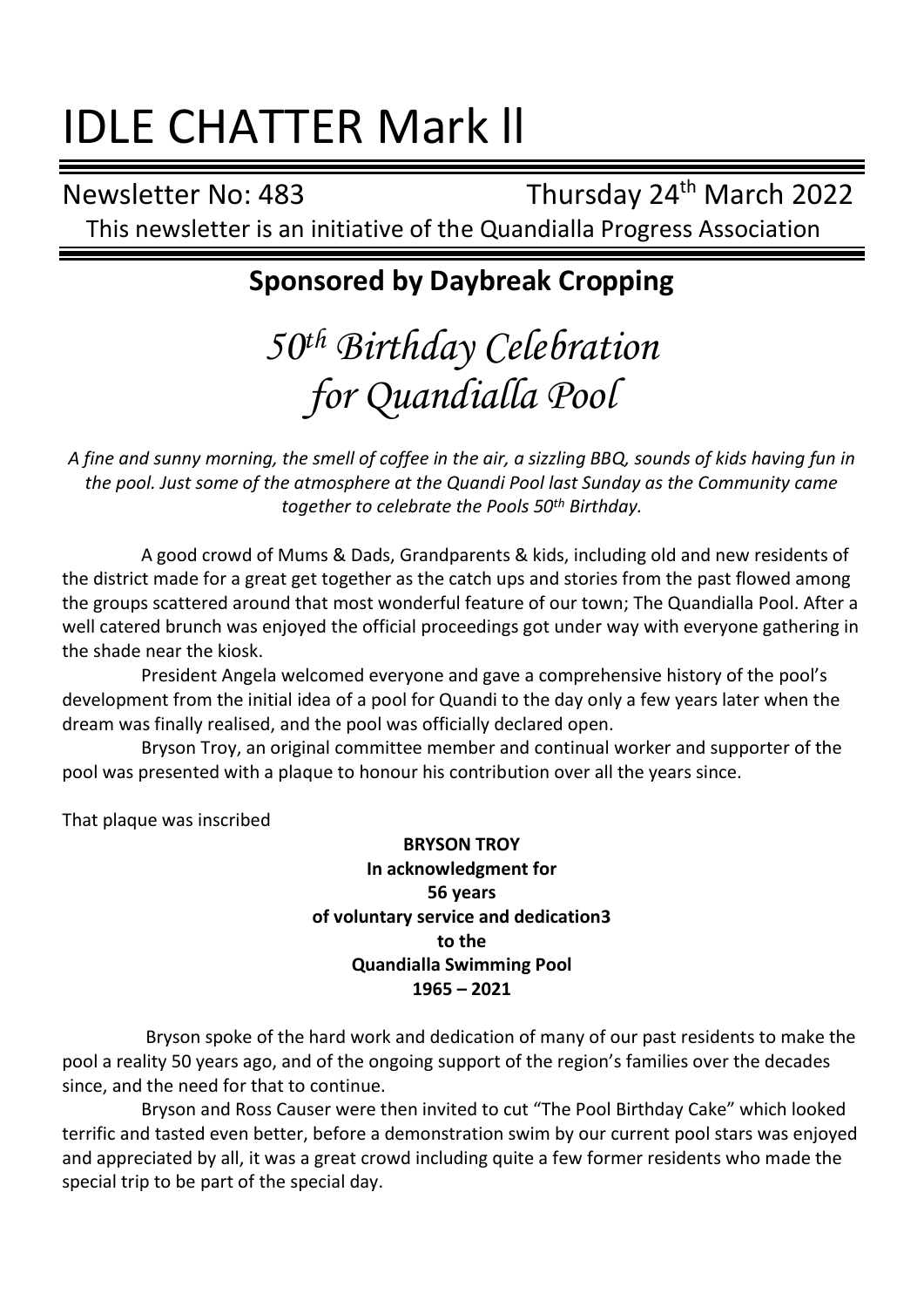

## **Quandialla Hospital Auxiliary Celebrating Seniors Week in Quandialla**

*Seniors Week Morning Tea will be held on Tuesday 29th March at 10am at the Quandialla Community Health Centre.*

*Join us and our Guest Speaker Helen Denovan, who will be talking on Fall Prevention and other topics of interest. A lovely morning tea will follow the discussion.*

# QUANDIALLA FRIDAY NIGHT JACKPOTS:

#### **Bland Hotel Joker Jackpot Draw ………**

The Joker Jackpot was not claimed and this week the jackpot will be \$580, and you have 6 chances to win a meat tray and a chance to choose the Joker Card.

#### **Quandialla Bowling Club Draws …………………..**

The Riverina Club Draw and Members Draw was claimed by a lucky

Ardlethan Club member last week so this Friday the Riverina Jackpot will start again at \$500 and the Members Club Draw will jackpot to \$100.

> Remember if your badge number is drawn for any of the jackpots YOU MUST BE AT THE CLUB to claim your prize when it is announced.

# *Good Luck Everyone*

#### **QUANDIALLA SOLDIERS MEMORIAL HALL & PROGRESS ASSOCIATION**

The Annual General Meeting of the Hall and Progress will be held on Wednesday 30th March at 7.30pm at the Bland Hotel Dining Room. All Welcome



## **BLAND HOTEL**

Open: 12 Midday – Monday to Saturday Meals available from the Bistro Lunch 12 to 2pm & Dinner 6.30pm to 8.30pm Dine In or Take Away & Don't Forget – Pizza Night on Wednesdays.

## *ST MARKS ANGLICAN CHURCH SERVICE*

Next Service will be held on Sunday 3rd April at 5pm. *Everyone Welcome*

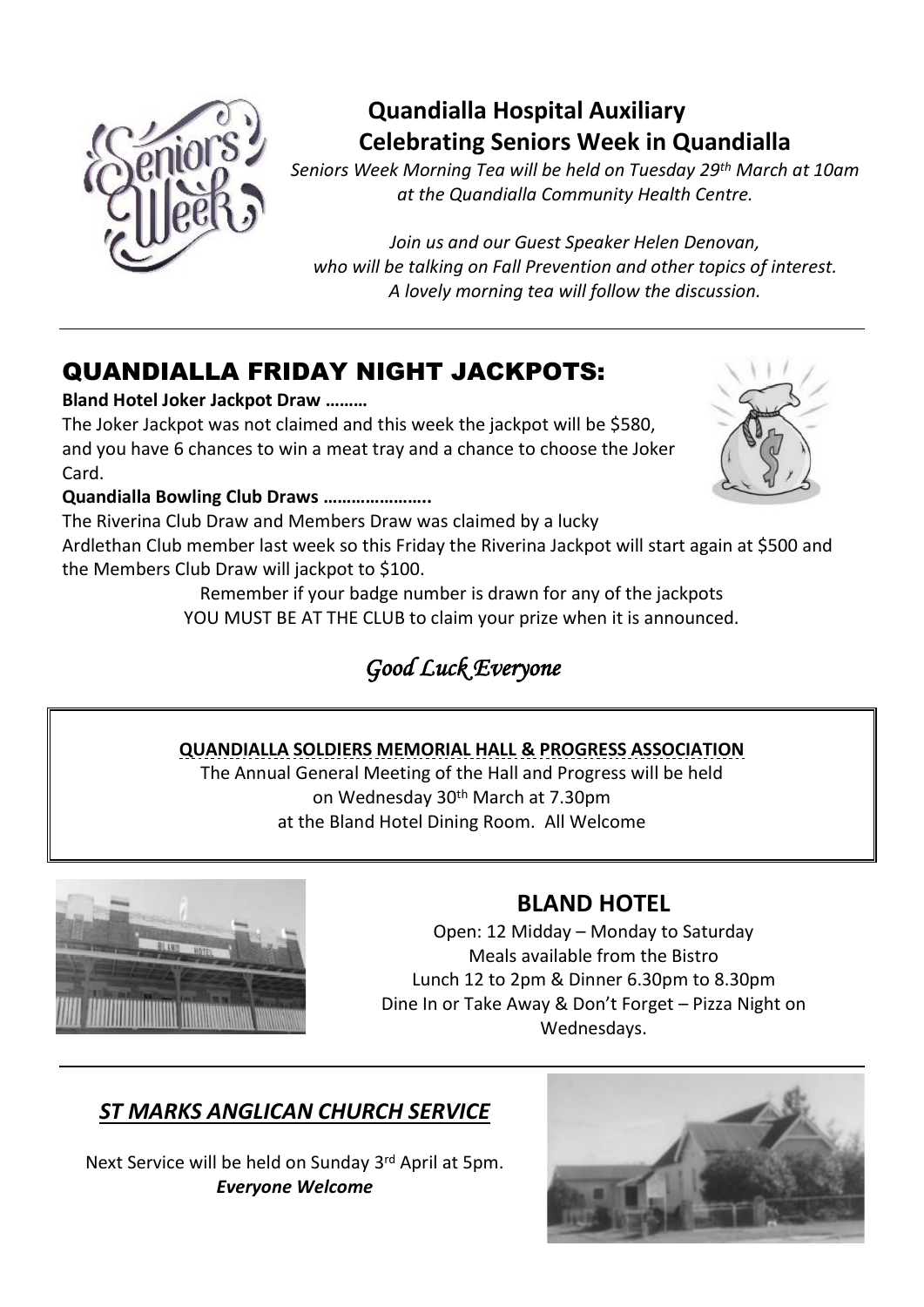#### **QUANDIALLA BOWLING CLUB NEWS**

**Friday 25th March opening at 6pm** –

*Don't forget our Friday Night 12 Tray Meat Raffle and the Members Draw, Riverina Jackpot - \$500 & Members Draw - \$100 plus Members Birthday Draw - \$50*

**Sunday 27 th March opening at 10 am –** Sunday Papers available.

Having a Birthday in **March** and a Member of the Quandialla Bowling Club? Then Fill out your Birthday Voucher, available at the Bar, and drop it in the barrel on Friday 25<sup>th</sup> (last Friday of the month) before 8.00pm, when the lucky winner will be drawn. You must be in attendance to collect your birthday win. **You could win \$50**

### **Don't Forget ……….**

**Betty McCabe's Family** 

### **have put a book together of Betty's notes and memories.**

**An invitation is extended to I.C. Readers who might be interested and would like to join the McCabe Family at their book launch.**



**You are invited to the Book Launch At the Temora Railway Precinct on Saturday 26th March 2022 at 11.00am** For further information please phone Peter McCabe on 0458 554 868

#### **QUANDIALLA COMMUNITY HEALTH CENTRE**

**Walk In Clinic**

**Opening Hours: 9am – 10am Monday, Wednesday & Thursday CLOSED Tuesday & Fridays.**

*We will re-open on a fortnightly basis on Tuesday in the coming months. If it is an emergency dial 000 or alternatively ring the health centre on 63471200 and leave a message with your name and contact number. Or call/text 0427 410 086 (please leave your name and contact number) and we will get back to you.*

Sorry for the inconvenience - Thank you, Elle and Catia

### **GROCERIES AVAILABLE in QUANDIALLA at the BLAND HOTEL**

Fresh Bread – Papers – Hot coffee!!!!!! Fruit / Veg & other necessities. Best meat pies (available frozen as well) & Car and Truck Batteries & Oil.